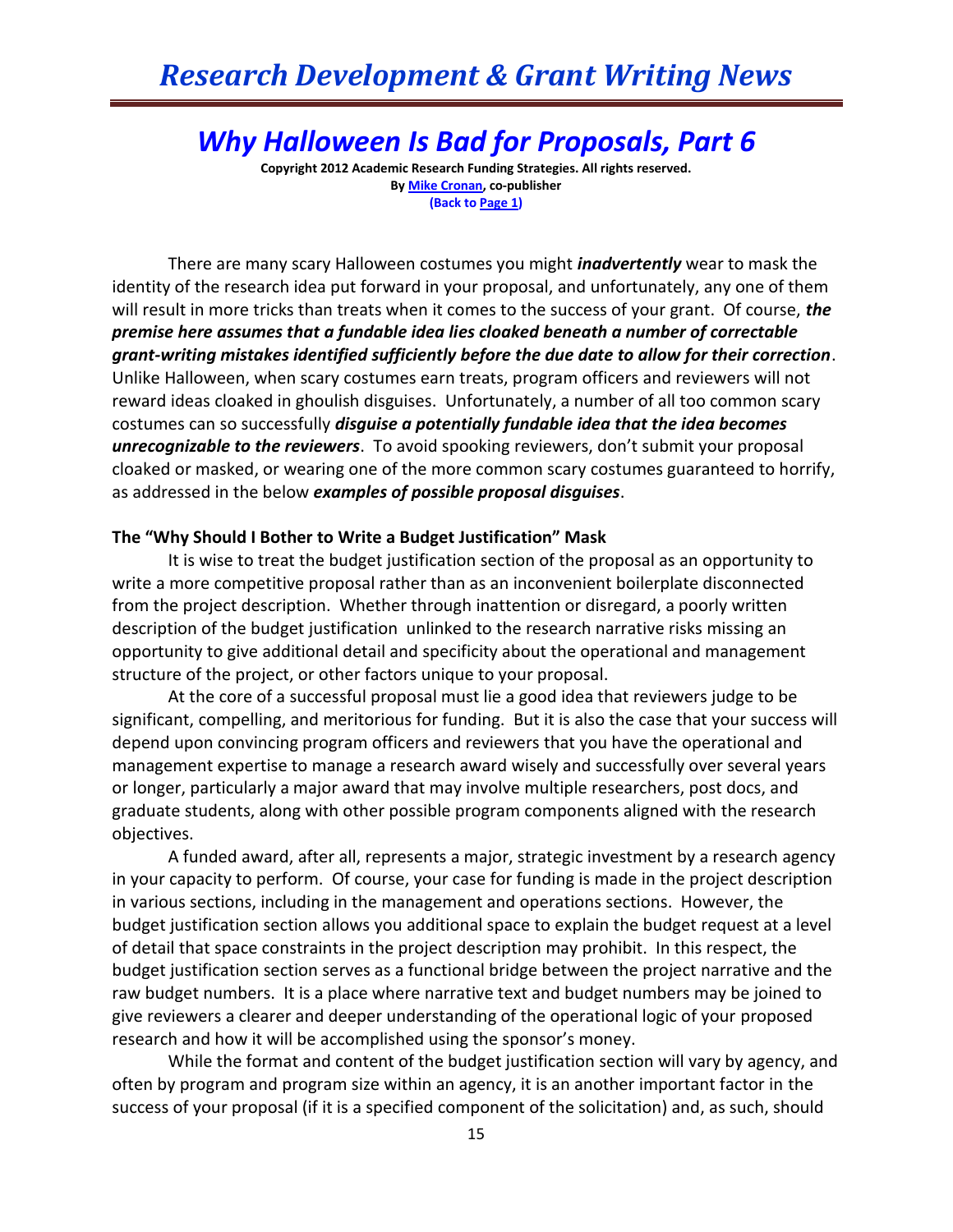be approached by the proposal writing team to ensure that it will serve as an illuminating complement to the project description. After all, successful proposals are the sum of an accumulation of marginal advantages, as economists might describe it, whereby every required component of a proposal is brought as close to perfection as possible, recognizing that the aggregate of these factors cumulatively determines the outcome. Failing to give the budget justification section of a proposal the attention it deserves squanders an opportunity to gain further competitive advantage and hence a funded proposal.

### **The Freddy Krueger Mask**

In the seemingly endless series of Freddy Krueger movies beginning with *Nightmare on Elm Street*, the victims all have recurring nightmares and die in their sleep. Program officers and reviewers might also welcome this fate when the "Freddy Krueger Proposal" is submitted to their agency for review with every indication that it has come to them by a circuitous route of prior *serial rejections by other research agencies*. Some of the most egregious examples of horror stories recounted by program officers and reviewers include having to read proposals containing obvious artifacts of prior submittals, such as instances in which a project timeline or most of the research narrative has been clearly copied and pasted into the current proposal from a prior proposal, occasionally so hurriedly as to incorrectly identify the agency to which the "perennial proposal" is currently being submitted.

But even if the most obvious tell-tale signs of a recycled proposal are deleted from the most current resurrection, most reviewers and other readers will quickly recognize other "crime scene" evidence indicating that the proposal's author is attempting the grant-writing equivalent of "speed dating" funding agencies, perhaps using the same logic that people use in buying lottery tickets. It is fairly easy to recognize when a proposal does not respond to the specific solicitation to which it is being submitted, perhaps because the authors assume such a greatness in the proposed ideas that program officers and reviewers will not care, or eagerly overlook, the fact they are not relevant to the agency mission priorities. Or perhaps authors of recycled proposals assume that all research funding agencies and their programs are fungible, and so a proposal submitted in the past to one of the defense agencies can be tweaked a bit and submitted for an NSF CAREER award.

Unfortunately, the Freddy Krueger Mask is scalable, as the PI's of large research proposals have likely learned. PI's should take note when a potential research team member provides an "off the shelf" narrative contribution that has likely been inserted in many past efforts.

The Achilles Heel of recycled proposals is that they ignore the basics of successful grant writing; specifically, they forget that competitive proposals must contain competitive ideas that respond clearly to the funding agency's mission priorities or other research objectives defined in the solicitation. Recycled proposals are destined for rejection. Before trying to recycle an old proposal for a new program, it would be wise to heed U.S. House Speaker Sam Rayburn's observation that "there is no education in the second kick of the mule." A recycled proposal is most likely to have suffered a series of "mule kicks" by reviewers in the past, and this should be taken to heart for future efforts.